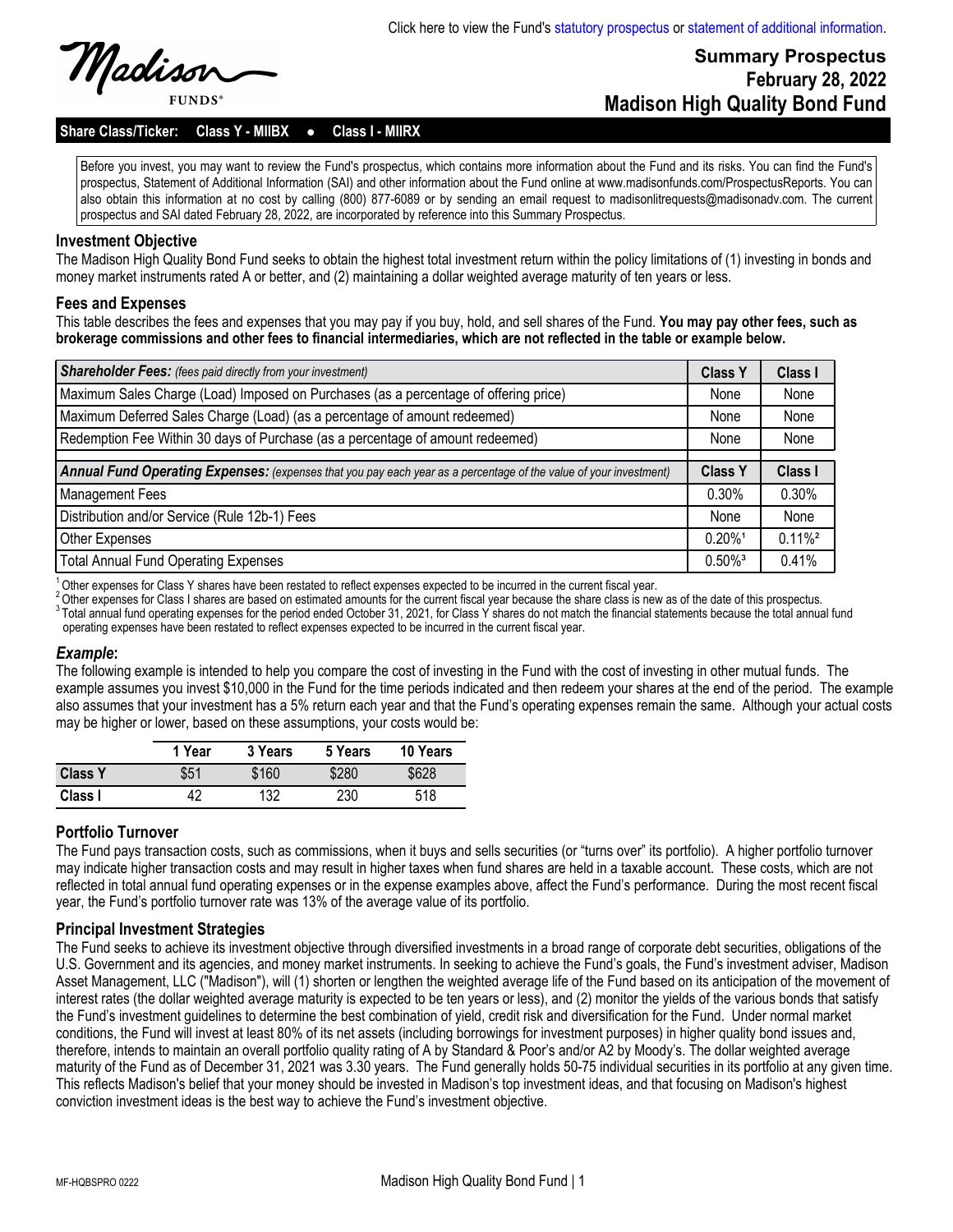Madison may alter the composition of the Fund with regard to quality and maturity and may sell securities prior to maturity. Under normal circumstances, however, turnover for the Fund is generally not expected to exceed 100%. Sales of fund securities may result in capital gains. This can occur any time Madison sells a bond at a price that was higher than the purchase price, even if Madison does not engage in active or frequent trading. Madison's intent when it sells bonds is to "lock in" any gains already achieved by that investment or, alternatively, prevent additional or potential losses that could occur if Madison continued to hold the bond. Turnover may also occur when Madison finds an investment that could generate a higher return than the investment currently held. However, increasing portfolio turnover at a time when Madison's assessment of market performance is incorrect could lower investment performance. The Fund pays implied brokerage commissions when it purchases or sells bonds, which is the difference between the bid and ask price. As a result, as portfolio turnover increases, the cumulative effect of this may hurt Fund performance. Under normal circumstances, the Fund will not engage in active or frequent trading of its bonds. However, it is possible that Madison will determine that market conditions require a significant change to the composition of the Fund's portfolio. For example, if interest rates begin to rise, Madison may attempt to sell bonds in anticipation of further rate increases before they lose more value. Also, if the Fund experiences large swings in shareholder purchases and redemptions, Madison may be required to sell bonds more frequently in order to generate the cash needed to pay redeeming shareholders. Under these circumstances, the Fund could make a taxable capital gain distribution.

Madison reserves the right to invest a portion of the Fund's assets in short-term debt securities (i.e., those with maturities of one year or less) and to maintain a portion of fund assets in uninvested cash. However, Madison does not intend to hold more than 35% of the Fund's assets in such investments, unless Madison determines that market conditions warrant a temporary defensive investment position. Under such circumstances, up to 100% of the Fund may be so invested. To the extent the Fund engages in this temporary defensive position, the Fund's ability to achieve its investment objective may be diminished. Short-term investments may include investment grade certificates of deposit, commercial paper and repurchase agreements. Madison might hold substantial cash reserves in seeking to reduce the Fund's exposure to bond price depreciation during a period of rising interest rates and to maintain desired liquidity while awaiting more attractive investment conditions in the bond market.

The Fund's investment strategy reflects Madison's general "Participate and Protect<sup>®</sup>" investment philosophy. Madison's expectation is that investors in the Fund will participate in market appreciation during bull markets and experience something less than full participation during bear markets compared with investors in portfolios holding more speculative and volatile securities; therefore, this investment philosophy is intended to represent a conservative investment strategy. There is no assurance that Madison's expectations regarding this investment strategy will be realized.

#### **Principal Risks**

The specific risks of owning the Fund are set forth below. You could lose money as a result of investing in the Fund. An investment in the Fund is not a deposit of a bank and is not insured or guaranteed by the Federal Deposit Insurance Corporation or any other government agency, entity or person. The Fund's share price and total return will fluctuate. You should consider your own investment goals, time horizon and risk tolerance before investing in the Fund.

*Interest Rate Risk*. As with most income funds, the Fund is subject to interest rate risk, which is the risk that the value of your investment will fluctuate with changes in interest rates. Typically, a rise in interest rates causes a decline in the market value of income bearing securities. When interest rates rise, bond prices fall; generally, the longer the bond's maturity, the more sensitive it is to this risk.

*Call Risk.* If a bond issuer "calls" a bond held by the Fund (i.e., pays it off at a specified price before it matures), the Fund could have to reinvest the proceeds at a lower interest rate. It may also experience a loss if the bond is called at a price lower than what the Fund paid for the bond.

*Risk of Default.* Although Madison monitors the condition of bond issuers, it is still possible that unexpected events could cause the issuer to be unable to pay either principal or interest on its bond. This could cause the bond to go into default and lose value. Some federal agency securities are not backed by the full faith and credit of the United States, so in the event of default, the Fund would have to look to the agency issuing the bond for ultimate repayment.

*Liquidity Risk*. The Fund is also subject to liquidity risk, which means there may be little or no trading activity for the debt securities in which the Fund invests, and that may make it difficult for the Fund to value accurately and/or sell those securities. In addition, liquid debt securities in which the Fund invests are subject to the risk that during certain periods their liquidity will shrink or disappear suddenly and without warning as a result of adverse economic, regulatory or market conditions, or adverse investor perceptions. If the Fund experiences rapid, large redemptions during a period in which a substantial portion of its debt securities are illiquid, the Fund may be forced to sell those securities at a discount, which could result in significant fund and shareholder losses.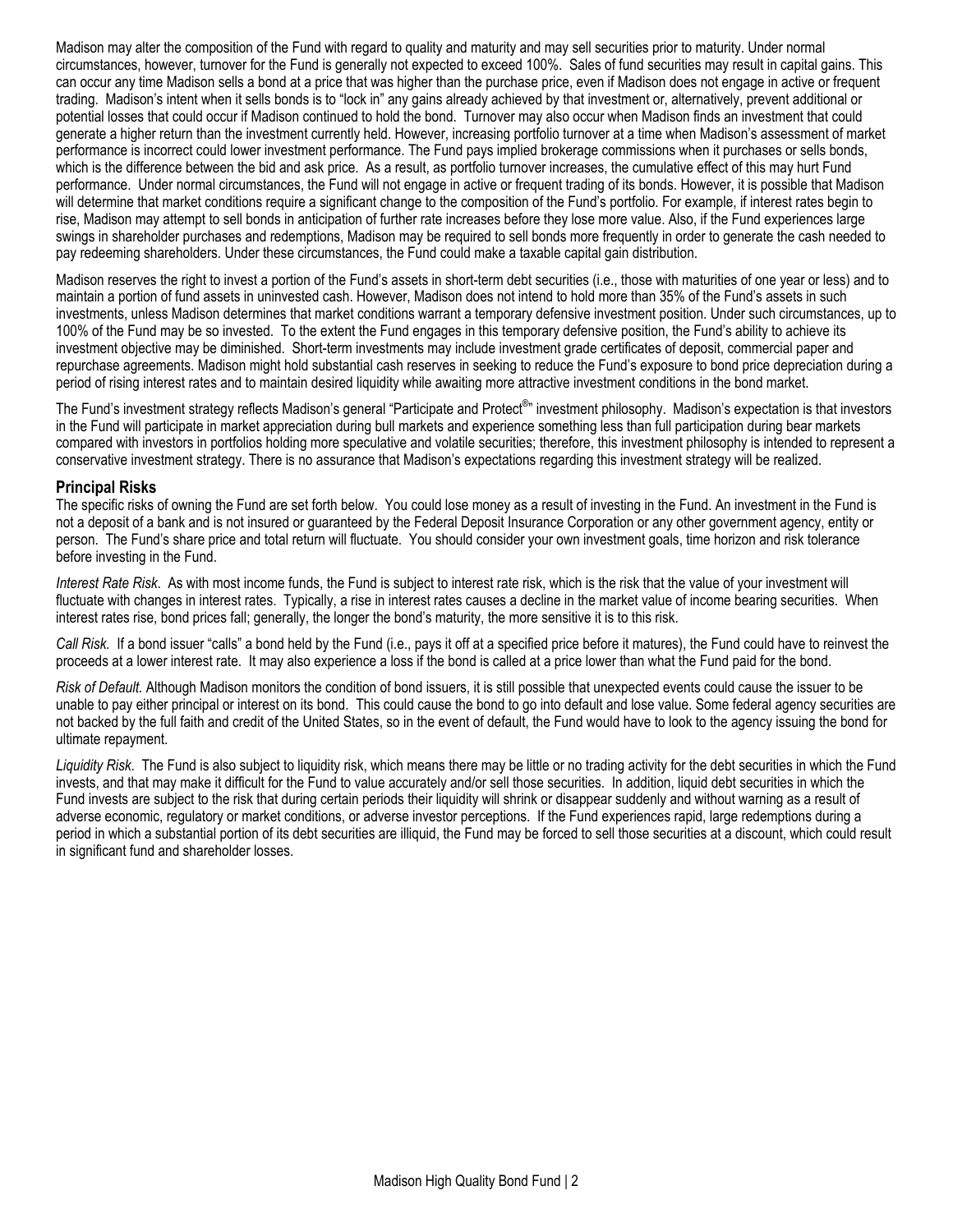### **Performance**

10%

The following bar chart and table provide some indication of the risks of investing in the Fund. The bar chart shows how the Fund's investment results have varied from year to year. The table shows the Fund's average annual total returns for various periods compared to different broad measures of market performance. The Fund's past performance (before and after taxes) is not necessarily an indication of its future performance. Madison waived 0.10% of the Fund's annual management fee from August 7, 2020 through February 27, 2022. Investment returns reflect this fee waiver, without which returns would have been lower. Updated performance information current to the most recent month end is available at no cost by visiting www.madisonfunds.com or by calling 1-800-877-6089.

# **Calendar Year Total Returns for Class Y Shares**



| Highest/Lowest quarter end results<br>during this period were: |         |          |  |  |  |  |
|----------------------------------------------------------------|---------|----------|--|--|--|--|
| Highest:                                                       | 1Q 2020 | 2.68%    |  |  |  |  |
| Lowest:                                                        | 1Q 2021 | $-1.55%$ |  |  |  |  |

### **Average Annual Total Returns For Periods Ended December 31, 2021**

|                                                                                                                                           |                                                             | 1 Year   | 5 Years | 10 Years |
|-------------------------------------------------------------------------------------------------------------------------------------------|-------------------------------------------------------------|----------|---------|----------|
|                                                                                                                                           | <b>Class Y Shares - Return Before Taxes</b>                 | $-1.76%$ | 1.84%   | 1.35%    |
|                                                                                                                                           | Return After Taxes on Distributions                         | $-2.27%$ | 1.21%   | 0.79%    |
|                                                                                                                                           | Return After Taxes on Distributions and Sale of Fund Shares | $-0.95%$ | 1.15%   | 0.81%    |
| Class I Shares -                                                                                                                          | Return Before Taxes <sup>1</sup>                            | None     | None    | None     |
| Bloomberg U.S. Intermediate Government Credit A+ Bond Index (reflects no deduction for sales charges,<br>account fees, expenses or taxes) |                                                             | $-1.60%$ | 2.60%   | 2.07%    |

<sup>1</sup> The Class I shares are new as of the date of this prospectus; therefore, performance information is not available. Class I shares would have substantially similar returns as Class Y shares because the shares are invested in the same portfolio of securities and the annual returns would differ only to the extent that the share classes do not have the same expenses.

After-tax returns are calculated using the highest historical individual federal marginal income tax rates and do not reflect the impact of state and local taxes. Actual after-tax returns depend on an investor's tax situation and may differ from those shown, and after-tax returns shown are not relevant to investors who hold their fund shares through tax-deferred arrangements such as 401(k) plans or individual retirement accounts. Returns after taxes on distributions and sale of fund shares may be higher than other returns for the same period due to the tax benefit of realizing a capital loss on the sale of fund shares.

### **Portfolio Management**

The investment adviser to the Fund is Madison Asset Management, LLC. Chris Nisbet, CFA (Vice President, Portfolio Manager) and Mike Sanders, CFA (Head of Fixed Income, Portfolio Manager) co-manage the Fund. Mr. Nisbet has served in this capacity since the Fund's inception in 2000 and Mr. Sanders has served in this capacity since February 2019.

### **Purchase and Sale of Fund Shares**

The minimum investment amount to establish an account in Class Y shares is normally \$1,000 for non-retirement accounts and \$500 for individual retirement and education savings accounts, and the minimum to add to an account is \$50. For an account established with an automatic investment plan the minimum is \$50 per month to establish or add to an account. For accounts with Class I shares serviced by the Fund's transfer agent, the minimum investment amount is \$250,000, and there is no minimum to add to an account.

The Fund will waive the minimum investment requirements for certain employee benefit plans and for certain financial intermediaries that submit orders on behalf of their customers, although the intermediaries may impose their own minimum investment requirements. The Fund may also reduce or waive the minimum investment requirements under certain circumstances and on a case-by-case basis if deemed to be in the best interest of the Fund.

You may generally purchase, exchange or redeem shares of the Fund on any day the New York Stock Exchange (NYSE) is open for business by written request (Madison Funds, P.O. Box 219083, Kansas City, MO 64121-9083), by telephone (1-800-877-6089), by contacting your financial professional, by wire (purchases only) or, with respect to purchases and exchanges, online at www.madisonfunds.com. Requests must be received in good order by the Fund or its transfer agent prior to the close of regular trading of the NYSE in order to receive that day's net asset value.Investors wishing to purchase or redeem shares through a broker-dealer or other financial intermediary should contact the broker-dealer or financial intermediary to learn how to place an order.